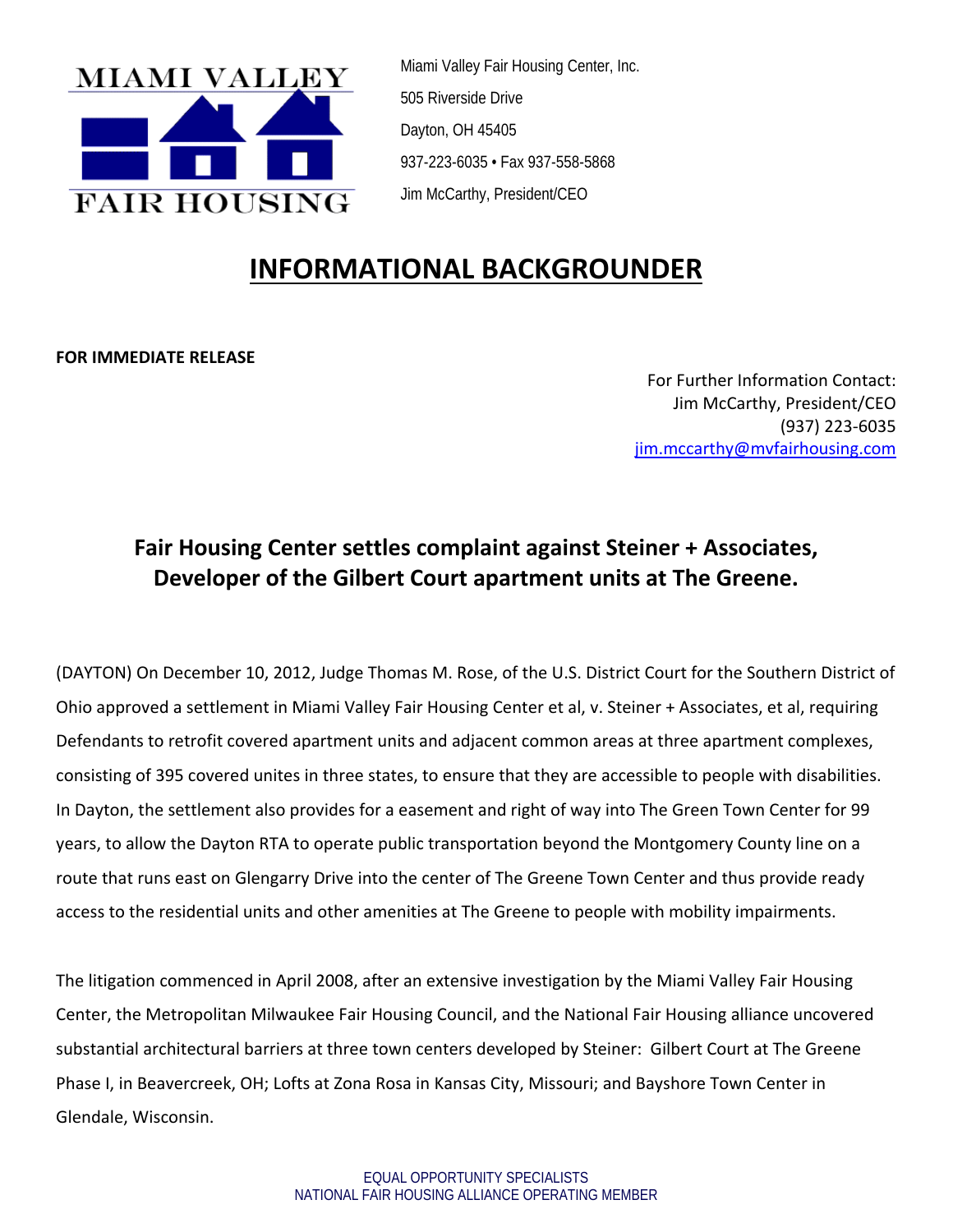#### **INFORMATIONAL BACKGROUNDER FAIR HOUSING CENTER SETTLES COMPLAINT AGAINST STEINER + ASSOCIATES February 1, 2013 Page 2**

Under the terms of the Stipulated Judgment approved by the judge, the Defendants will be solely responsible for the costs of alterations or retrofits, and are required to bring the common use facilities and exteriors of the properties into compliance, as agreed by the parties, within 24 months; and the interiors of covered units into compliance within 36 months.

The Stipulated Judgment also names an inspector, to be paid solely by the Defendants, who is then responsible for conducting or supervising an on‐site inspection at each retrofit property to determine if alterations have been performed according to the terms of the Stipulated Judgment.

In addition, the Defendants agreed to ensure that for a period of six years after the judgment, each will design and/or construct any new covered multifamily dwellings in compliance with the federal Fair Housing Act and other accessibility laws as are applicable in the jurisdiction where such properties may be constructed; each Defendant to have one of its employees, who has supervisory authority over design or construction to attend a seminar or training session wherein the federal Fair Housing Act, the Americans with Disabilities Act, or similar state accessibility law is a topic; to post and prominently display in the sales or rental offices of all covered multifamily dwellings a sign indicating that all dwellings are available for rental on a nondiscriminatory basis; and to include in all future advertising in newspapers, pamphlets, brochures, websites, and other promotional literature regarding any multifamily rental property owned in whole or in part and/or managed by Defendants, the universal symbol of accessibility, together with the text "This property includes apartment units and common area features that are accessible to and usable by people with disabilities."

The Stipulated Judgment also provides for a settlement payment, the amount of which was not disclosed, to be made to Plaintiffs for alleged damages and expenses for the alleged diversion of Plaintiffs resources, and alleged frustration of Plaintiffs' mission; reimbursement for alleged costs and expenses relating to the investigation; and Plaintiffs' litigation costs and expenses, and attorney fees.

"We are very pleased with the resolution of this case," said Jim McCarthy, President/CEO of the Miami Valley Fair Housing Center. "Our mission is to ensure equal housing opportunity for all people in our region, and the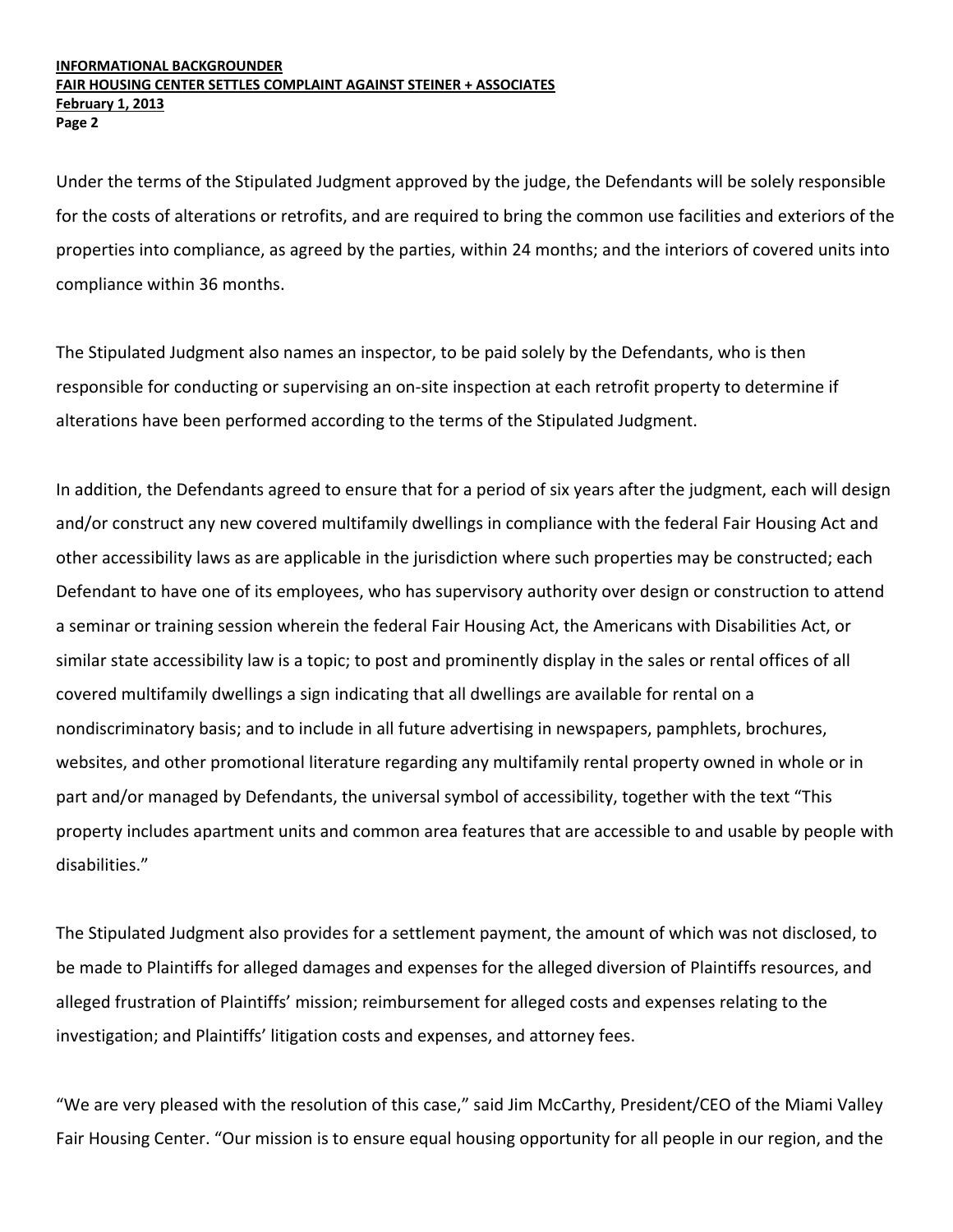pursuit of this case was essential to meeting our mission in the community, especially for people with disabilities."

*What is the Fair Housing Amendments Act?* The Fair Housing Amendments Act of 1988 is a federal law that provides anti‐discrimination protection for people with disabilities. It mandates that every multifamily apartment building containing four or more units, and built for first occupancy after March 13, 1991, is subject to certain design and construction requirements. All ground floor units must comply with the following seven requirements, as must all units served by an elevator.

- Requirement 1. An accessible building entrance on an accessible route.
- Requirement 2. Accessible public and common use areas.
- Requirement 3. Usable doors (usable by a person in a wheelchair).
- Requirement 4. Accessible route into and through the dwelling unit.
- Requirement 5. Light switches, electrical outlets, thermostats and other environmental controls in accessible locations.
- Requirement 6. Reinforced walls in bathrooms for later installation of grab bars.
- Requirement 7. Usable kitchens and bathrooms.

Additional information on these requirements is available at http://fairhousingfirst.org

*Why is building accessible apartments important and required?* A person using a wheelchair or other mobility aid is just as effectively excluded from the opportunity to live in a particular dwelling by steps or thresholds at building or unit entrances and by too narrow doorways as they are by a posted sign saying "No Handicapped People Allowed." In considering the 1988 disability amendments to the Fair Housing Act, Congress stressed that enforcement of civil rights laws is necessary to protect people with disabilities from the devastating impact of housing discrimination, including the architectural barriers erected by developers who fail to construct dwellings and public accommodations accessible to and adaptable by, people with disabilities.

*How were Steiner properties out of compliance with the Fair Housing Amendments Act?* Accessibility standards are a blend of accessible and adaptable design features that apply to buildings ready for occupancy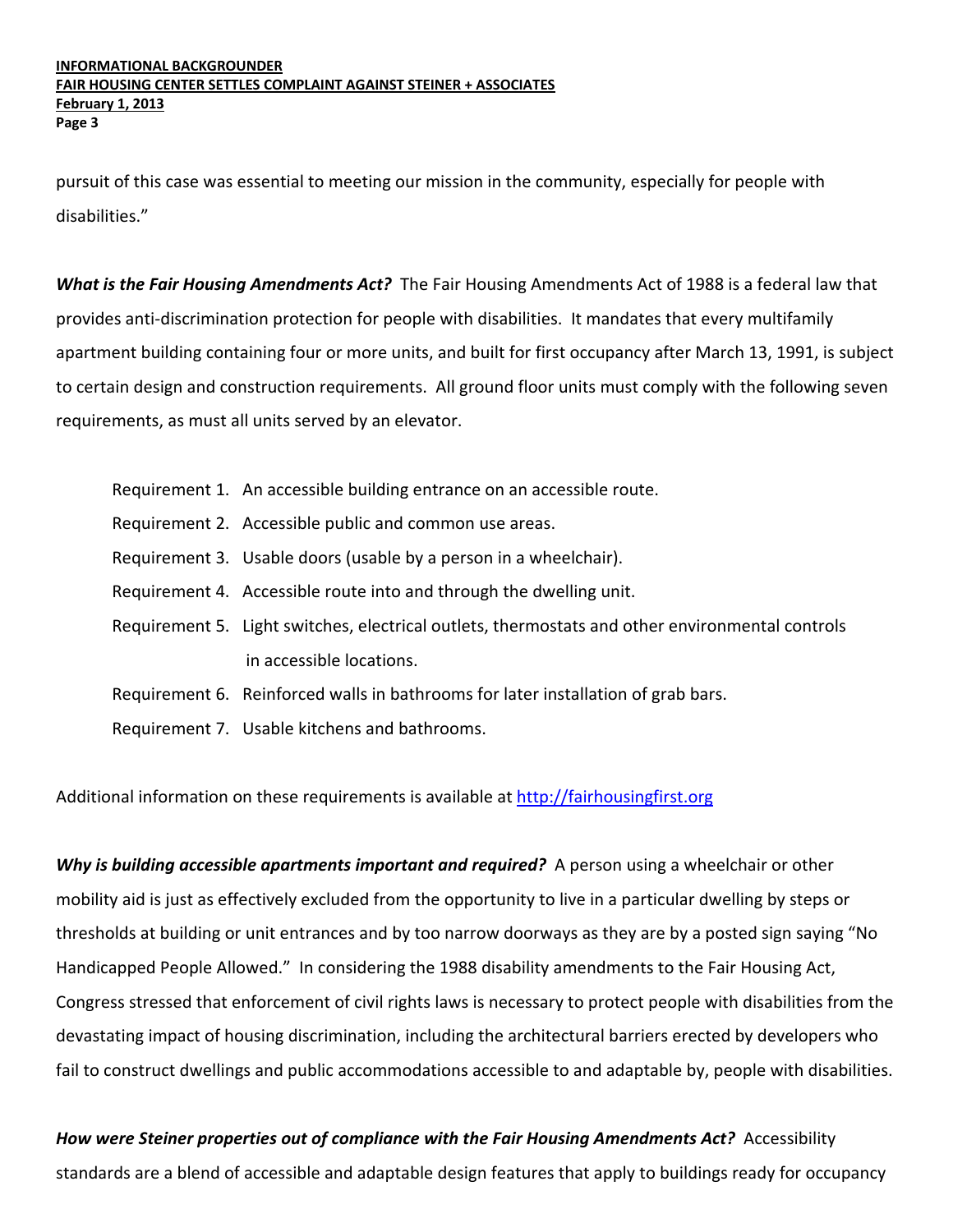after March 13, 1991. All ground floor units must comply with the requirements, as must all units served by an elevator in buildings with an elevator and four or more units. The Act also requires housing providers to make reasonable accommodations in rules, policies and practices to disabled people in order to provide equal opportunity of use and enjoyment of their homes. MVFHC, MMFHC, and NFHA identified the following violations during the investigation. Not all violations were found in every complex:

- Apartment units with steps and narrow hallways on the route to the bedrooms making the bedrooms in accessible to people with mobility impairments;
- Apartment units with bathrooms with insufficient space for a wheelchair user to enter and close the door behind him or her;
- Bathrooms with a lack of centered, clear-floor space at the lavatories to allow a wheelchair user to use the faucets and bowl;
- Electrical outlets positioned over cabinets in kitchens and bathrooms which were beyond the reach range of persons in wheelchairs;
- Thresholds within apartment units at doors to terraces, porches, balconies and laundry rooms which were either too high or had abrupt level changes for passage by persons in wheelchairs;
- Doors to closes which were insufficiently wide for safe passage by persons in wheelchairs
- Amenities such as coat racks and mailboxes which were located beyond the reach range of persons in wheelchairs;
- Objects in common area bathrooms, such as toilet paper dispensers and grab bars, that were inappropriately located for use by persons with mobility impairments;
- Doors within common area amenities, that required excessive force to open or that closed too rapidly for use by persons with mobility impairments
- Numerous, excessive running and cross slopes on the route from the apartment building to the bus stop serving that building, amounting to an impediment for travel by people with mobility impairments